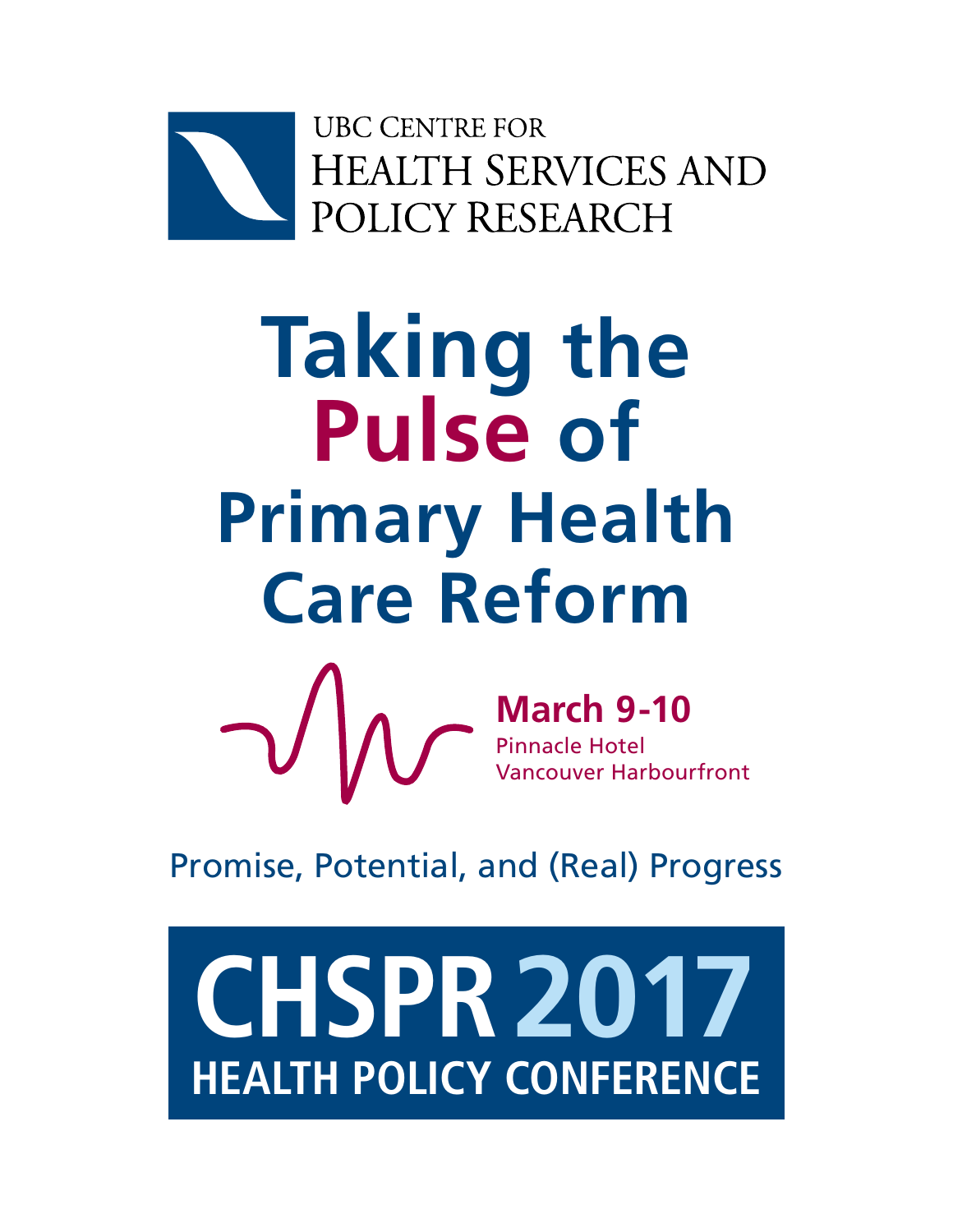#### Welcome

The UBC Centre for Health Services and Policy Research warmly welcomes you to Vancouver and our 29th Annual Health Policy Conference.

This year's conference comes at an opportune time to actively engage in discussion around primary health care reform. Under the recent agreement between the province and the federal government, British Columbia will receive more than \$1.4 billion in new health care investments over the next decade: \$786 million of this will go towards better home care and \$655 million towards mental health initiatives. The time for "pilotitis" is drawing to a close. Canadians want value for their health care dollars. What is needed to scale up and spread promising, evidence-based innovations in primary care?

Over the next 1.5 days, we will be discussing how important infrastructure in primary care can help us improve individual health outcomes and population health, achieve improved health equity, and realize better health system outcomes through vertical and horizontal integration of health care services, including public health, community based services, primary care, specialist services, and acute care.

We are delighted that so many distinguished speakers have felt it important to join us on this occasion. They are amongst the most successful and influential health services and policy researchers and clinicians from across Canada and beyond. The conference will also feature a number of poster presentations, with time dedicated for their viewing. We encourage you to take advantage of the authors' availability during that time.

The Centre is pleased to have one of its distinguished scholar's work available at this year's conference: *An Undisciplined Economist: Robert G. Evans on Health Economics, Health Care Policy, and Population Health.* If you have not already purchased a copy, and would like to, please see one of the staff at the registration desk.

We are pleased that you have chosen to spend some of your time with us and with our speakers and poster presenters. We hope the event will turn out to be everything you had envisioned, and more.

Sincerely,

Publica Warg

Sabrina Wong On behalf of the conference program and planning committees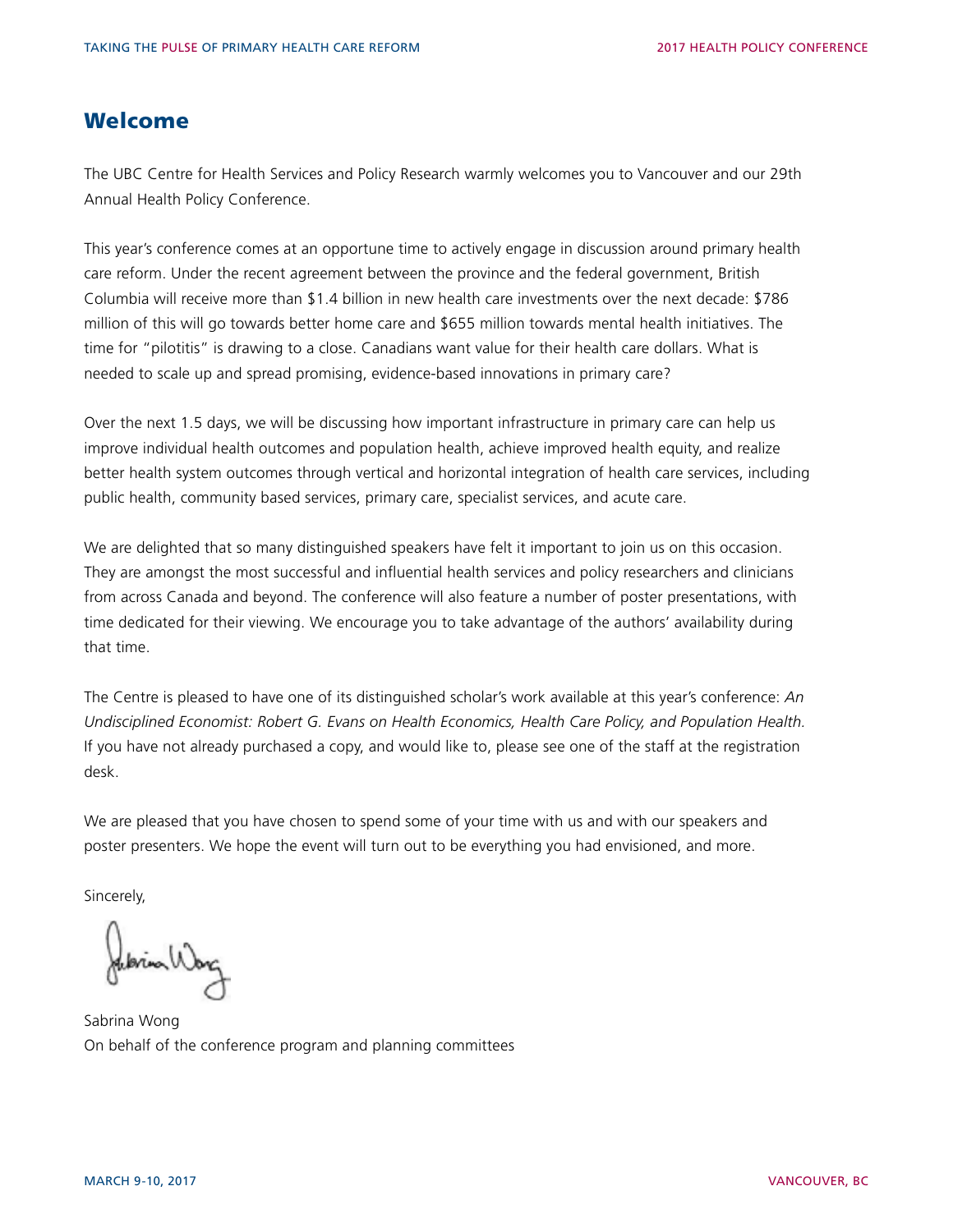#### Welcome from the Faculty of Medicine

UBC Faculty of Medicine and the Department of Family Practice's shared vision is one in which every person will have access to primary health care in a setting that serves as their medical home. The Patient's Medical Home (PMH) model puts the patient at the centre by providing a team-based approach to access to care, illness prevention and health promotion, while at the same time engaging all providers and patients in improving health outcomes.

The Ministry of Health's strategic initiatives include establishing Primary Care Homes across BC and building an integrated system of primary care based in part on establishing formal linkages between family practices and health authority primary care services. The overall aim is to create inter-professional teams that can effectively meet the needs of the patients and the communities in which they live. The Faculty's family practice residency training system in BC is the largest and most successful in the world, and is an indication of the importance primary care has within the university. The successful UBC programs of physiotherapy, occupational therapy and nurse practitioners are equally important partners in ensuring a care system that works for all.

A core commitment in the Faculty of Medicine's Strategic Plan: Building the Future, putting the patient and the public at the centre of all that we do is top priority. The PMH model is a great example of how the health care system must work for the public, the patient, for the patient's family and for society as a whole, wherever they are—rural, remote and urban regions throughout our amazing province.

In light of these initiatives and commitments, we are delighted that UBC's Centre for Health Services and Policy Research has organized this important meeting. On behalf of the Faculty and Department, we wish you every success in your deliberations.

Dermot Kelleher MD, FRCPI, FRCP, FMedSci Dean, Faculty of Medicine University of British Columbia

Martin Dawes, MB.BS, MD, DRCOG, FRCGP Royal Canadian Legion Professor and Head Department of Family Practice Faculty of Medicine | University of British Columbia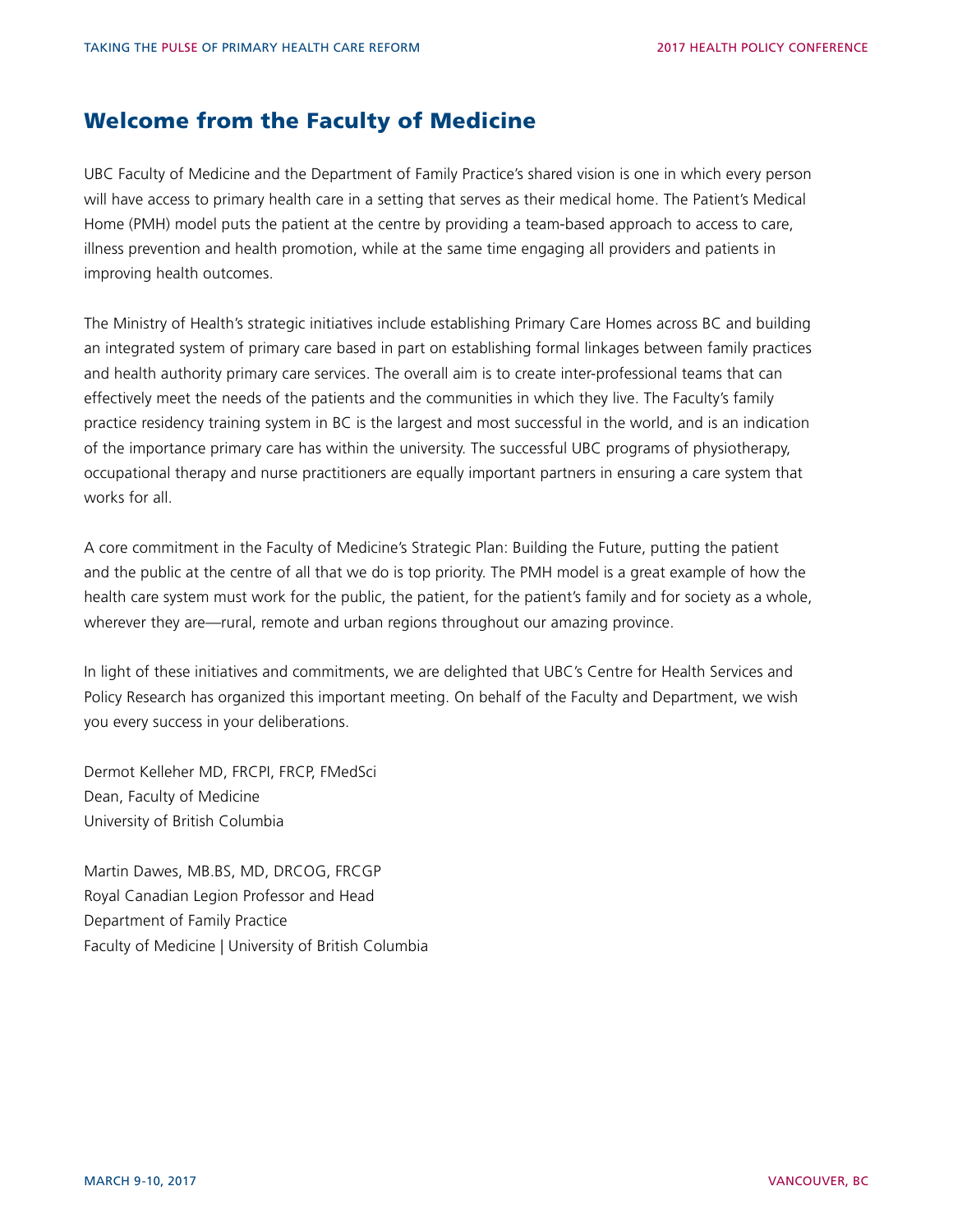#### Schedule

#### **Day 1: Thursday, March 9**

| 8:30 am           | Registration                                                                      |                                                                                               |  |
|-------------------|-----------------------------------------------------------------------------------|-----------------------------------------------------------------------------------------------|--|
| $9:00$ am         | Pre-conference workshops (pre-registration only)                                  |                                                                                               |  |
|                   | Workshop I: Patient engagement<br>Salon D                                         |                                                                                               |  |
|                   | Workshop II: Tools for primary health care reform<br>Salon E                      |                                                                                               |  |
| 12:00 pm          | Registration                                                                      |                                                                                               |  |
| $1:00$ pm         | Welcome remarks                                                                   |                                                                                               |  |
|                   | Conference Chair                                                                  | Sabrina Wong<br>University of British Columbia                                                |  |
|                   |                                                                                   | Coast Salish Elder Roberta Price<br>Snuneymuxw and Cowichan First Nations                     |  |
|                   |                                                                                   | Nardia Strydom<br>Providence Health Care                                                      |  |
| $1:15$ pm         | Keynote   Addressing the quadruple aim: Using the building blocks of primary care |                                                                                               |  |
|                   | Speaker                                                                           | Kevin Grumbach<br>University of California, San Francisco, and San Francisco General Hospital |  |
| 2:00 pm           | Panel I   Rethinking the way we do business: Template for the future              |                                                                                               |  |
|                   | Chair                                                                             | <b>Michael Law</b><br>University of British Columbia                                          |  |
|                   | Speaker                                                                           | Rebecca Etz<br>Virginia Commonwealth University School of Medicine                            |  |
|                   | Speaker                                                                           | <b>Rick Glazier</b><br>St. Michael's Hospital and University of Toronto                       |  |
|                   | Speaker                                                                           | <b>Tracy Wasylak</b><br>Alberta Strategic Clinical Networks                                   |  |
| $3:00 \text{ pm}$ | Refreshment break                                                                 |                                                                                               |  |
| $3:30 \text{ pm}$ | Active dialogue: Audience ideas on rethinking the way we do business              |                                                                                               |  |
| $4:00 \text{ pm}$ | Poster session and reception                                                      |                                                                                               |  |

# Share your thoughts using #CHSPR2017

# Visit us at www.chspr.ubc.ca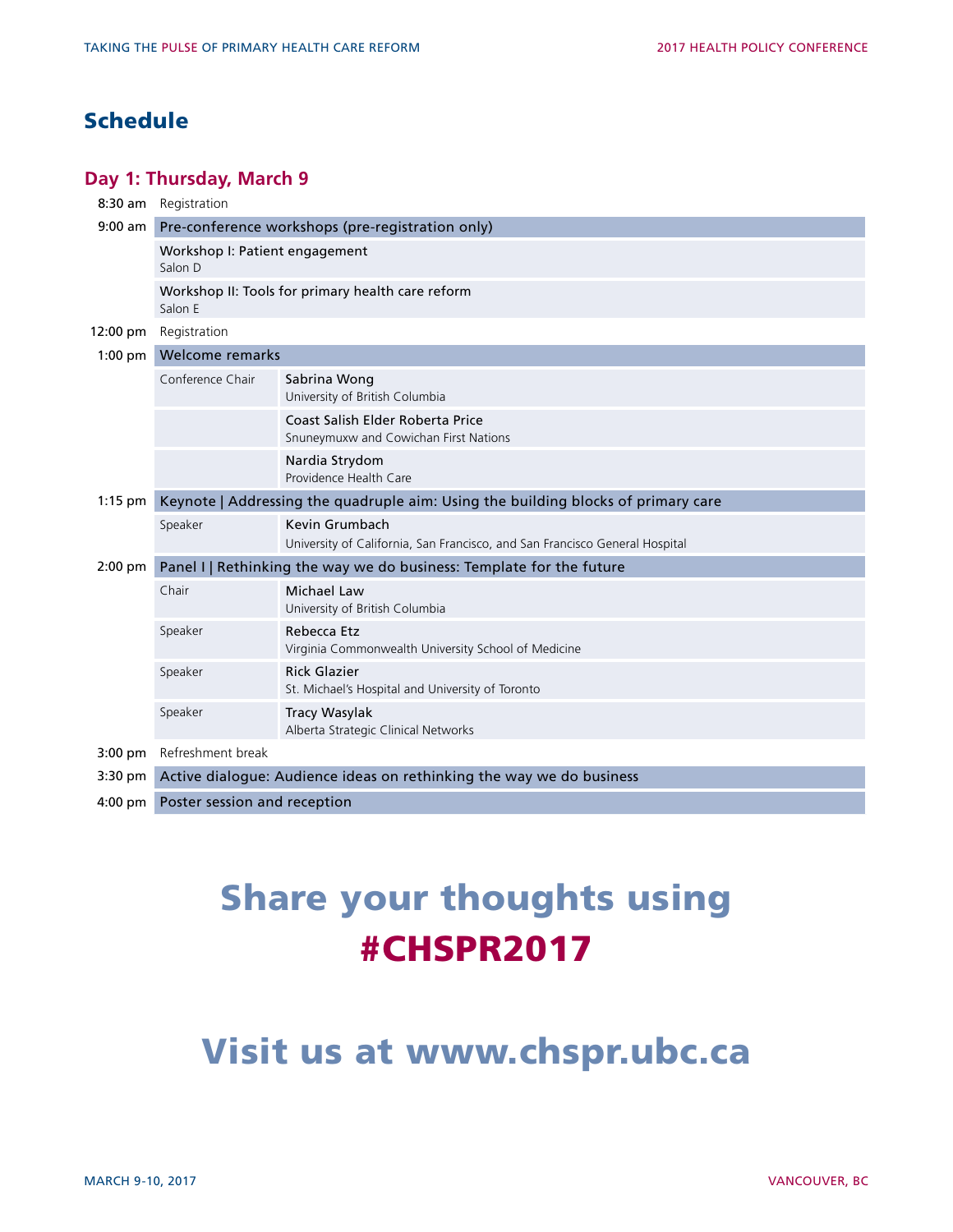#### Schedule

#### **Day 2: Friday, March 10**

| $8:00$ am  | Breakfast                                                                                     |                                                                                               |  |
|------------|-----------------------------------------------------------------------------------------------|-----------------------------------------------------------------------------------------------|--|
| $9:00$ am  | Welcome remarks                                                                               |                                                                                               |  |
|            | Speaker                                                                                       | Robyn Tamblyn<br>McGill University                                                            |  |
| $9:15$ am  | Panel II   Data driven improvement: A building block of high-performing primary care          |                                                                                               |  |
|            | Chair                                                                                         | Kevin Grumbach<br>University of California, San Francisco, and San Francisco General Hospital |  |
|            | Speaker                                                                                       | <b>Rick Birtwhistle</b><br>Queen's University Centre for Studies in Primary Care              |  |
|            | Speaker                                                                                       | Fred Burge<br>Dalhousie University Department of Family Medicine                              |  |
|            | Speaker                                                                                       | <b>Scott Garrison</b><br>University of Alberta                                                |  |
| $10:30$ am | Refreshment break                                                                             |                                                                                               |  |
| $11:00$ am | <b>Concurrent sessions</b>                                                                    |                                                                                               |  |
|            | Session I: Access, quality, and cost<br>Salon F                                               |                                                                                               |  |
|            | Session II: Interprofessional practice, integration, and coordination<br>Salon D              |                                                                                               |  |
|            | Session III: Performance measurement and innovations in practice<br>Salon C                   |                                                                                               |  |
| 12:00 pm   | Lunch                                                                                         |                                                                                               |  |
| $1:00$ pm  | Panel III   What is needed to scale up innovations in primary health care across Canada       |                                                                                               |  |
|            | Chair                                                                                         | <b>Tracy Wasylak</b><br>Alberta Strategic Clinical Networks                                   |  |
|            | Speaker                                                                                       | Jeannie Haggerty<br>McGill University Department of Family Medicine                           |  |
|            | Speaker                                                                                       | <b>Stephen Samis</b><br>Canadian Foundation for Healthcare Improvement                        |  |
|            | Speaker                                                                                       | Stephen Peckham<br>Kent University (UK) Centre for Health Services Studies                    |  |
| $2:30$ pm  | Refreshment break                                                                             |                                                                                               |  |
| $3:00$ pm  | Poster session                                                                                |                                                                                               |  |
| 3:30 pm    | Keynote   Accountability to our patients: Moving toward a high-performing primary care system |                                                                                               |  |
|            | Speaker                                                                                       | Tara Kiran<br>Health Quality Ontario                                                          |  |
| 4:30 pm    | <b>Closing remarks</b>                                                                        |                                                                                               |  |
|            | Speaker                                                                                       | Kim McGrail<br>University of British Columbia                                                 |  |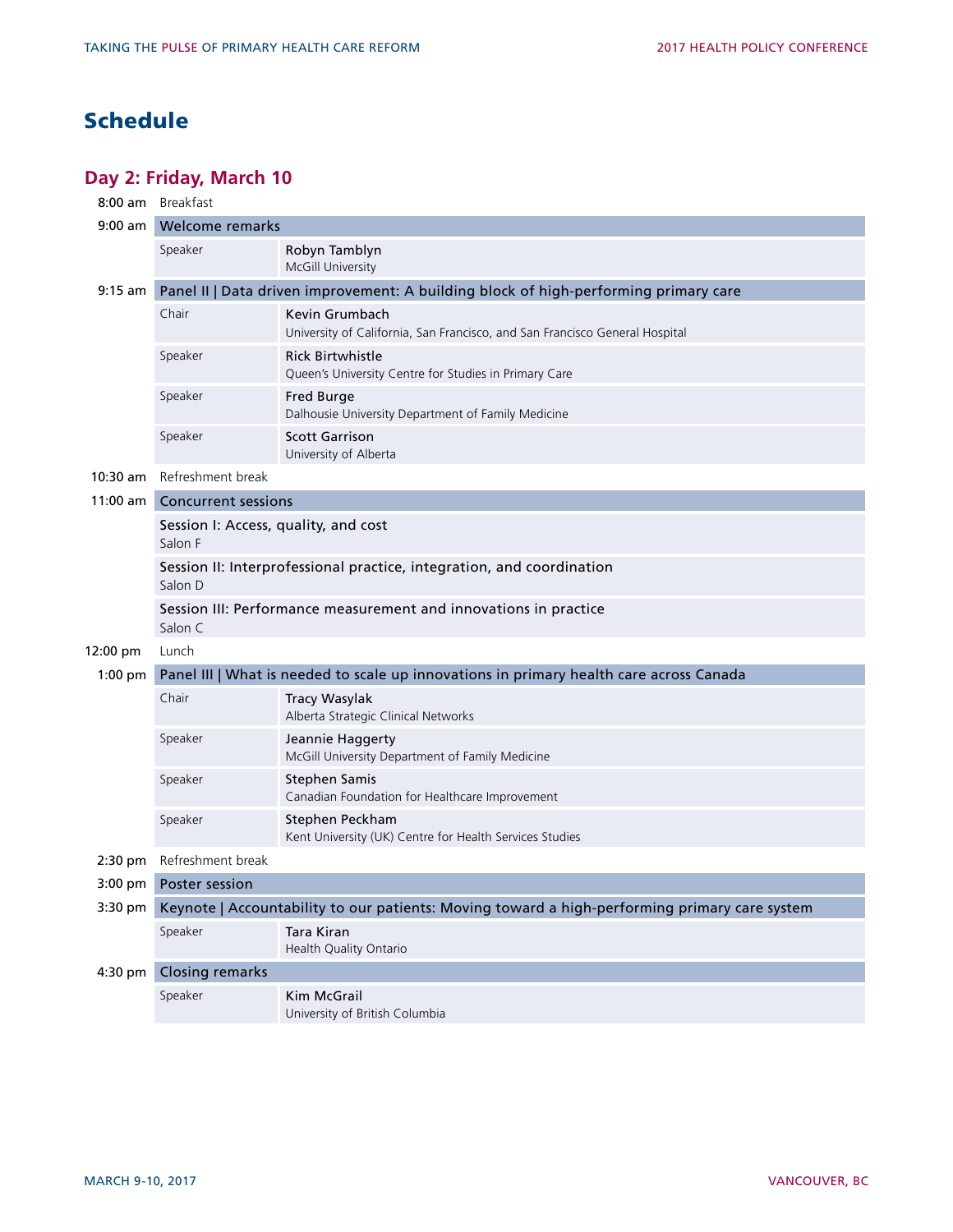

#### **Rick Birtwhistle**

Rick Birtwhistle is a family physician and clinical epidemiologist. He is Professor of Family Medicine and Public Health Sciences and Director of the Centre for Studies in Primary Care in the department of Family Medicine at Queen's

University. His primary research interests include use of electronic medical records for research, chronic disease management, and the evaluation of primary care models. Since 2008 he has been the principal investigator and Chair for the Canadian Primary Care Sentinel Surveillance Network (CPCSSN); he received the Researcher of the Year award in 2010 from the College of Family Physicians of Canada in recognition of the successes of CPCSSN. He is a past Vice Chair of the Canadian Task Force on Preventive Health Care, which produces evidence based guidelines for primary care practitioners.



#### **Rebecca Etz**

Rebecca Etz is an Associate Professor in the Department of Family Medicine and Population Health and Co-Director of the Ambulatory Care Outcomes Research Network at Virginia Commonwealth University. She

is a cultural anthropologist focused on behavioral health in primary care settings, practice transformation, preventive services, social determinants, and the promotion of improved, patient-centered care. Her work is motivated by three principles: 1) cultural anthropology can help to improve primary care, 2) current primary care practice does not do enough to integrate behavioral health and patient experience, and 3) the current trends towards team-based care, interdisciplinary work, and community engagement fall short of their desired goal to bring the worlds of medicine, public health, and community together in collaboration for improved population health.



#### **Fred Burge**

Fred Burge is Professor of Family Medicine and Community Health and Epidemiology at Dalhousie University. His research interests lie in health services research in primary health care (PHC), in particular in improving PHC for

patients with advanced illness. He currently co-leads the CIHR funded PHC Innovation team "TRANSFORMA-TION," a five year project focusing on the science of performance measurement in PHC, and a study using electronic medical records to identify those at risk of dying. He is a founding co-investigator on "TUTOR-PHC" (the first CIHR funded interdisciplinary training centre for PHC research), co-lead of the Collaborative on Research in PHC (CoR-PHC; a new interfaculty research initiative at Dalhousie University) and the science lead of Building Research for Integrated Primary Healthcare (BRIC-NS; the Nova Scotia SPOR Network in Primary and Integrated Healthcare Innovations).



#### **Scott Garrison**

Scott Garrison is a family physician, an Associate Professor in the Department of Family Medicine, and Director of the Pragmatic Trials Collaborative at the University of Alberta. The focus of his current work is

on positioning grassroots family physicians to answer some of medicine's biggest questions. Through the Pragmatic Trials Collaborative he works with over 450 family physician members across Canada to help them to design trials that fit within a normal GP workflow and to draw "hard" outcomes for those trials (e.g. mortality, hospitalization, stroke, hip fracture) from the electronic claims data that are already routinely collected in all provinces. He retains a small clinical practice.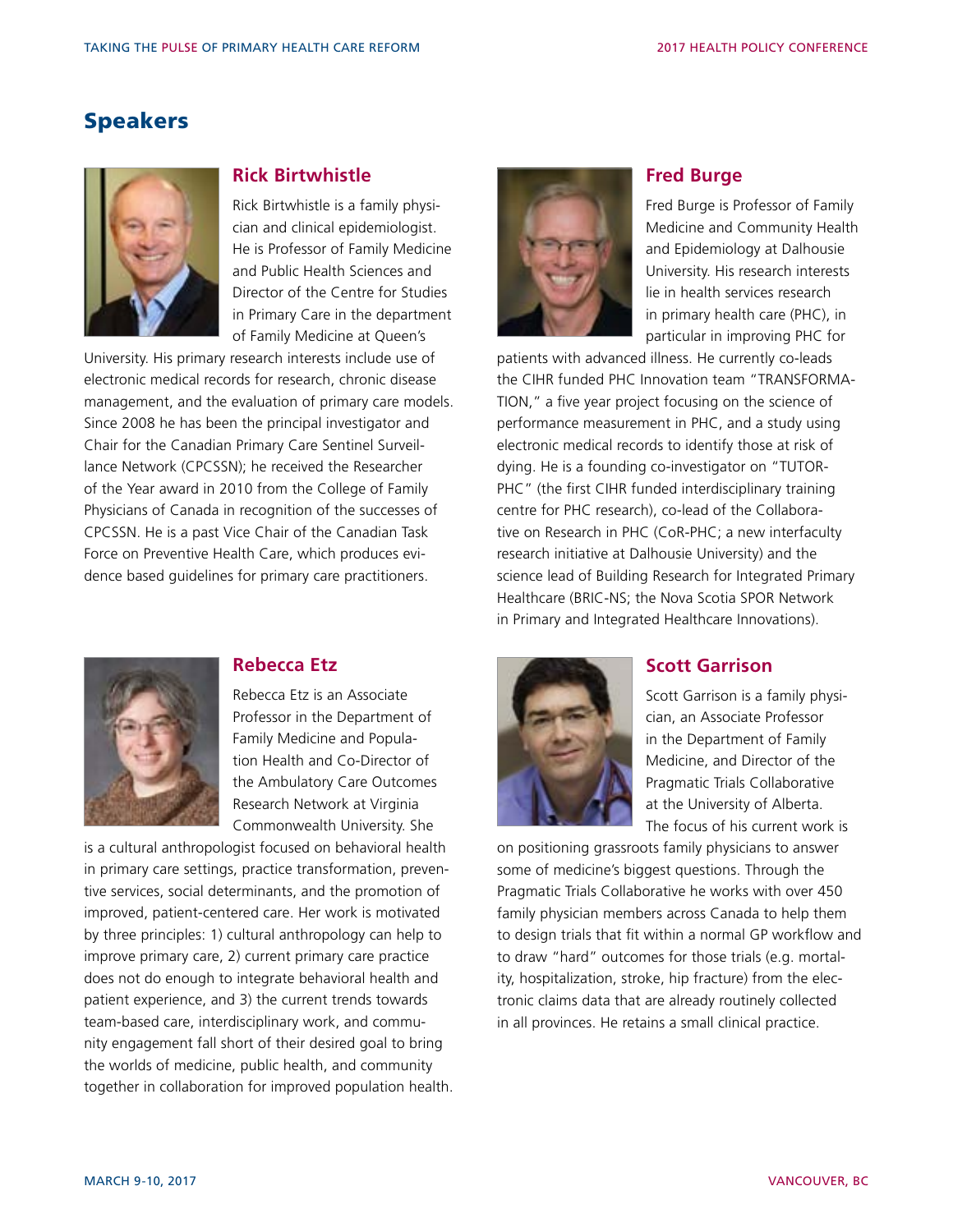

#### **Rick Glazier**

Rick Glazier is a family physician at St. Michael's Hospital in Toronto and a Scientist in its Centre for Urban Health Solutions. He is Senior Scientist and Program Lead of Primary Care and Population Health at the Institute for Clinical

Evaluative Sciences and a Professor in the Department of Family and Community Medicine, the Dalla Lana School of Public Health, and the Institute for Health Policy, Management and Evaluation at the University of Toronto. His research focuses on evaluating health system transformation, primary health care services delivery models, health of disadvantage populations, management of chronic conditions and the application of geographic methods for improving equity in health. He recently served as President of the North American Primary Care Research Group and is currently one of 15 College of Reviewers Chairs at the Canadian Institutes of Health Research.



#### **Kevin Grumbach**

Kevin Grumbach is a family practitioner and the Hellman Endowed Professor of Family and Community Medicine and Chair of the Department of Family and Community Medicine at the University of California,

San Francisco (UCSF). He is the Co-Director of the UCSF Center for Excellence in Primary Care, Co-Director of the Community Engagement and Health Policy Program for the UCSF Clinical and Translational Science Institute, and Vice President for Population Health for the UCSF health system. His research has included topics such as primary care physician supply, access to care, innovations in the delivery of primary care, and racial and ethnic diversity in the health professions. He has been an advisor to Congressional Committees and government agencies on primary care and health reform.



#### **Jeannie Haggerty**

Jeannie Haggerty holds the first McGill Research Chair in Family and Community Medicine, based at St. Mary's Hospital Centre. Her domain of research is the factors related to accessibility and quality of primary care,

particularly the impact of health system policies and reforms. She is currently nominated principal investigator of a research program implementing interventions to increase access to primary health care for vulnerable populations in Canada and Australia. She is interim scientific director of St. Mary's Research Centre and founding director of an inter-university Québec research network. She is passionate about presenting the public voice in a clear way to healthcare decision-makers on issues of equitable access and quality of healthcare.



#### **Tara Kiran**

Tara Kiran is a family physician in the St. Michael's Hospital Academic Family Health Team where she is also the Quality Improvement Program Director and Chair of the Board of Directors. She is a Clinician

Investigator in the Department of Family and Community Medicine at the University of Toronto, an Associate Scientist in the Li Ka Shing Knowledge Institute of St. Michael's Hospital, and an Adjunct Scientist at the Institute for Clinical Evaluative Sciences. Her research focuses on evaluating the impact of Ontario's primary care reforms on quality of care and related disparities. Her research was recognized by the North American Primary Care Research Group in 2015 with a New Investigator Award. In 2016, she became an Embedded Clinician Researcher with Health Quality Ontario.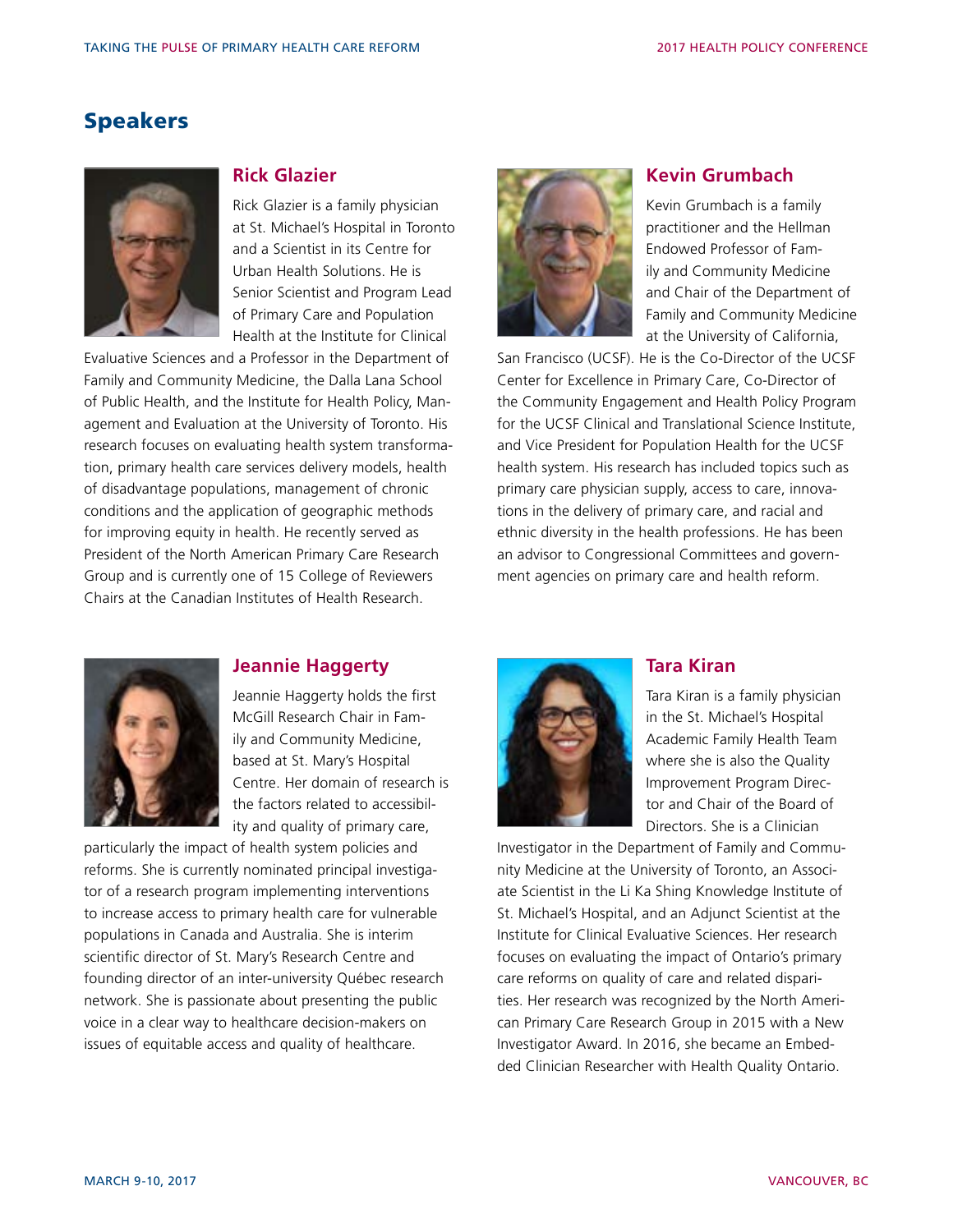

#### **Kim McGrail**

Kim McGrail is Faculty with the Centre for Health Services and Policy Research, Scientific Director for Population Data BC, an Associate Professor at the University of British Columbia School of Population and Public Health,

and an associate with the Centre for Clinical Epidemiology and Evaluation. Kim's current research interests are in evaluation of health system policy interventions, aging and the use and cost of health care services, and governance of access to data for research purposes. Her research is conducted in collaboration with policy and decision makers, including the BC Ministry of Health, BC's Health Authorities, Canada Health Infoway, the Institute for Health System Transformation and Sustainability, and the Canadian Institute for Health Information.



#### **Stephen Peckham**

Stephen Peckham has a joint appointment as Director of the Centre for Health Services Studies (CHSS) at the University of Kent in England and as Professor of Health Policy in the Department of Health Services Research and

Policy at the London School of Hygiene and Tropical Medicine (LSHTM). He is Director of the Department of Health funded Policy Research Unit in Commissioning and the Healthcare System, a joint research unit based at LSHTM, the University of Manchester and CHSS. His main research interests are in health policy analysis, organizational and service delivery, primary care and public health. Current research includes the evaluation of clinical commissioning groups, the English National Health Service new models of care program, and the implementation process of new national adult social care legislation.



#### **Stephen Samis**

Stephen Samis is Vice-President, Programs, of the Canadian Foundation for Healthcare Improvement (CFHI). He has experience in health research, policy development, knowledge exchange, partnership develop-

ment and advocacy. He joined CFHI in 2010 to lead the implementation of CFHI's new strategic plan. Since that time he has re-positioned the organization with new programming, new branding and new partnerships. He has played a leadership role in positioning CFHI as Canada's national healthcare improvement organization. Prior to CFHI, he was national director of Health Policy at the Heart and Stroke Foundation of Canada.



#### **Robyn Tamblyn**

Robyn Tamblyn is a Professor in the Department of Medicine and the Department of Epidemiology and Biostatistics at McGill University. She is a James McGill Chair, a Medical Scientist at the McGill University

Health Center Research Institute, the Scientific Director of the Clinical and Health Informatics Research Group at McGill University, and the Scientific Director of the CIHR Institute of Health Services and Policy Research. Her research on educational outcomes has elucidated important relationships between health professional training, licensure and practice that have subsequently guided credentialing policies. She leads a CIHR-funded team investigating the use of e-health technologies to support integrated care for chronic disease, and coleads a Canada Foundation for Innovation Informatics Laboratory to create advanced technologies to monitor adverse events in populations and create new tools to improve the safety and effectiveness of health care.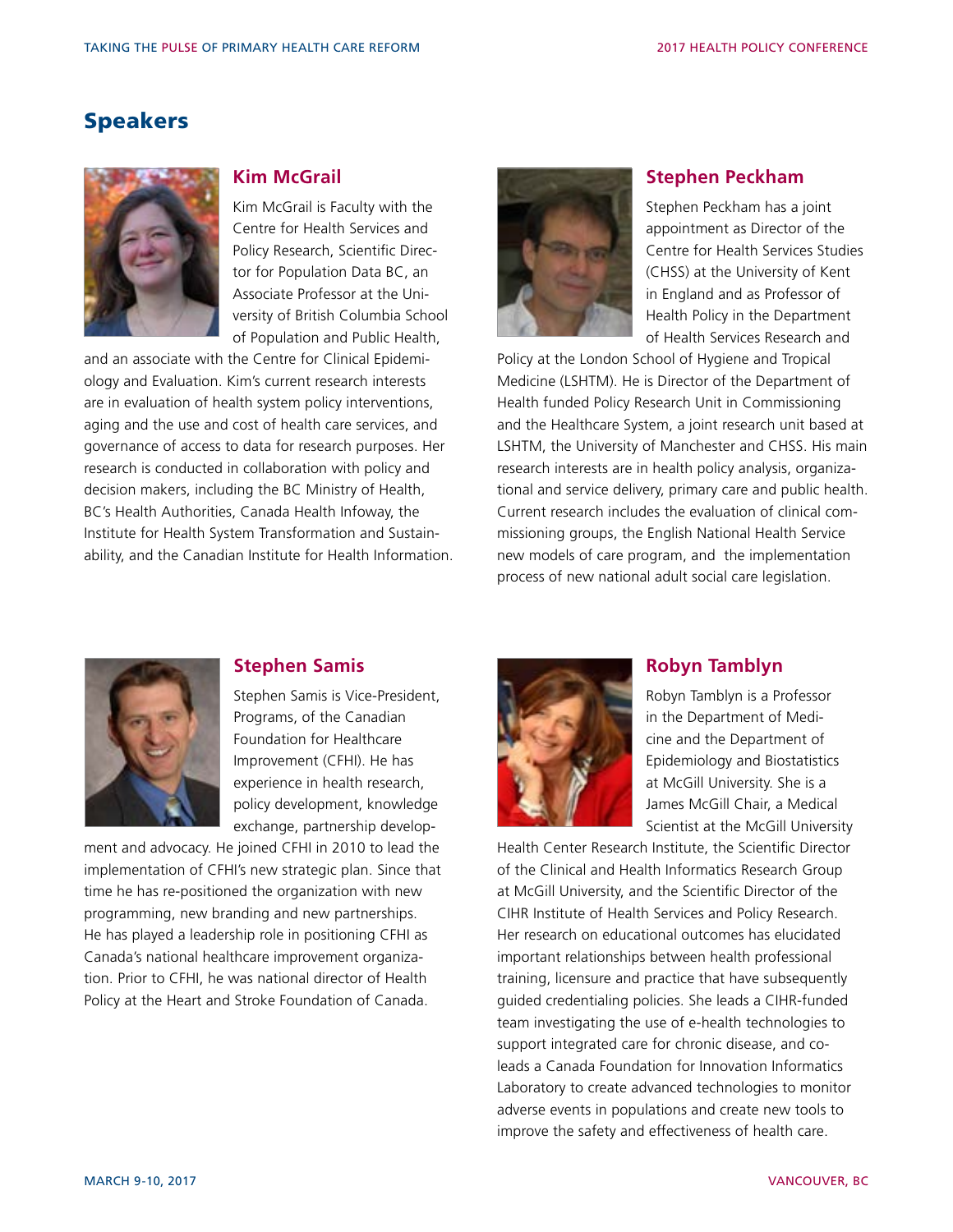

#### **Tracy Wasylak**

Tracy Wasylak is the Senior Program Officer, Strategic Clinical Networks™ with Alberta Health Services and holds an adjunct professor appointment with the Faculty of Nursing at the University of Calgary. She has held numerous

senior leadership roles within Alberta Health Services and the previous Calgary Health Region. She is an active collaborator with several research teams and has published work on health systems research and redesign, patient engagement and several quality improvement initiatives. Tracy is the recipient of the 2015 AHS Presidents Excellence Award in the category of Innovation.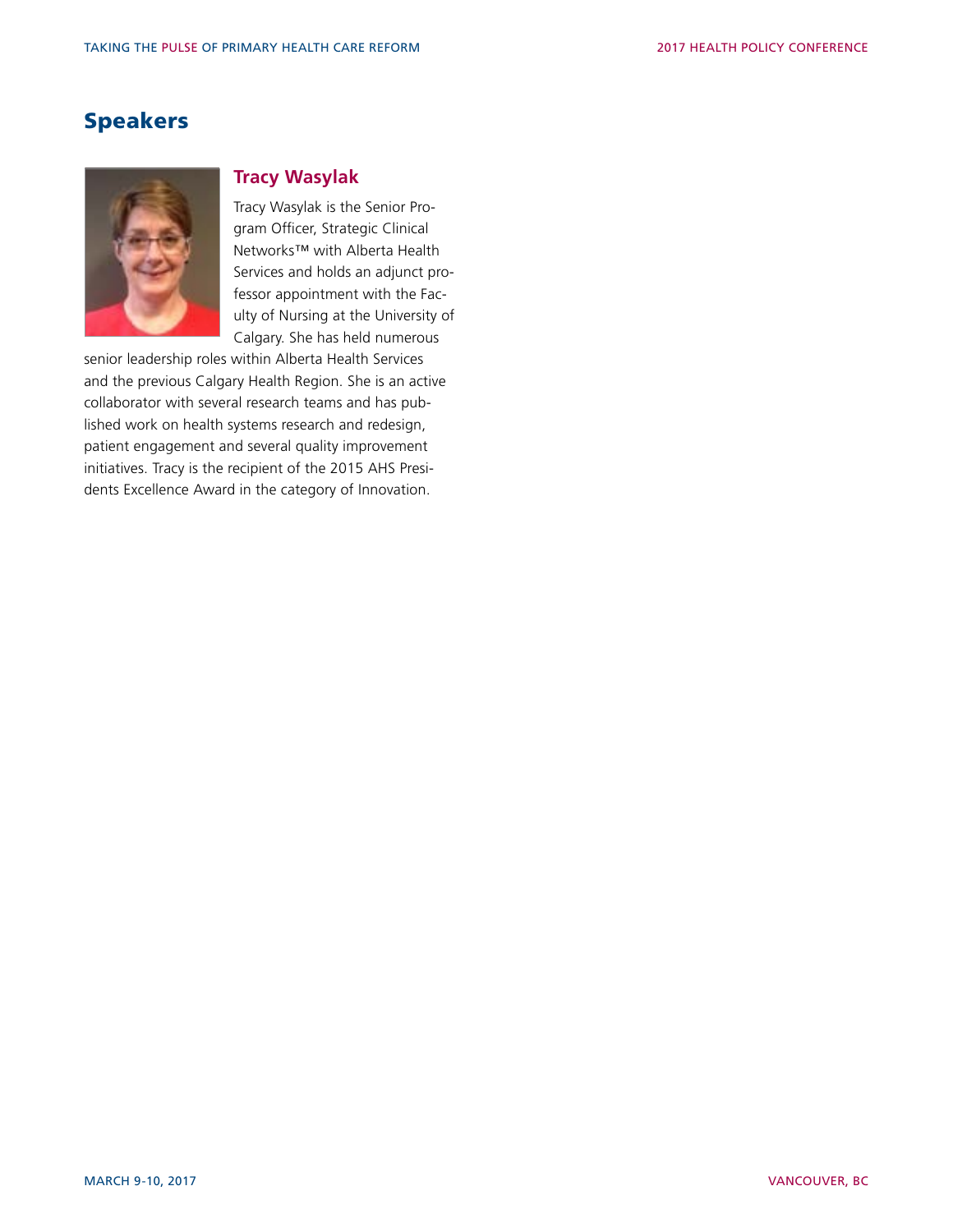#### Concurrent sessions

#### Full abstracts are posted at [www.chspr.ubc.ca/conference](http://www.chspr.ubc.ca/conference/program)

#### **Session I: Access, quality, and cost**

Salon F | Chair: Rick Glazier

Demonstration of Starfield's observations about relationship between primary care quality and health system cost at the level of primary care teams in Ontario Carol Mulder, Association of Family Health Teams of Ontario

Is increasing physician supply the key to solving access/provision challenges in primary health care in British Columbia? Lindsay Hedden, Centre for Clinical Epidemiology and Evaluation

Access to primary health care and the hospitalization rates for ambulatory care sensitive conditions in First Nations communities in Manitoba Naser Ibrahim, Department of Community Health Science, University of Manitoba

Development of a provincial evaluation framework for *A GP for Me:* Measuring collective impact Sarah Fielden, Doctors of BC

#### **Session II: Interprofessional practice, integration, and coordination**

Salon D | Chair: Chad Dickie

Coordination of primary and oncology care in five Canadian provinces: A CanIMPACT study Mary McBride, BC Cancer Agency

Transforming primary health care: A three-way partnership of health authority, physicians, and communities

Martha MacLeod, University of Northern British Columbia

Knowing patients and improving coordination in the primary care home Erin Wilson, University of Northern British Columbia

Primary care transformation in BC: The role of the nurse practitioner Natasha Prodan-Bhalla, BC Nurse Practitioner Association

#### **Session III: Performance measurement and innovations in practice**

Salon C | Chair: Ruth Lavergne

Performance measurement in primary health care: EMR as an emerging data source Mary Byrnes, Canadian Institute for Health Information

Exploring opportunities to delay or avoid admission to residential care Kim Nuernberger, Canadian Institute for Health Information

#### Cognitive behaviour therapy (CBT) skills group medical visits successful in enhancing mental health care in primary care

Christine Tomori, Victoria Division of Family Practice and Island Health

Audit and feedback in primary care: Ontario's lessons learned Jonathan Lam, Health Quality Ontario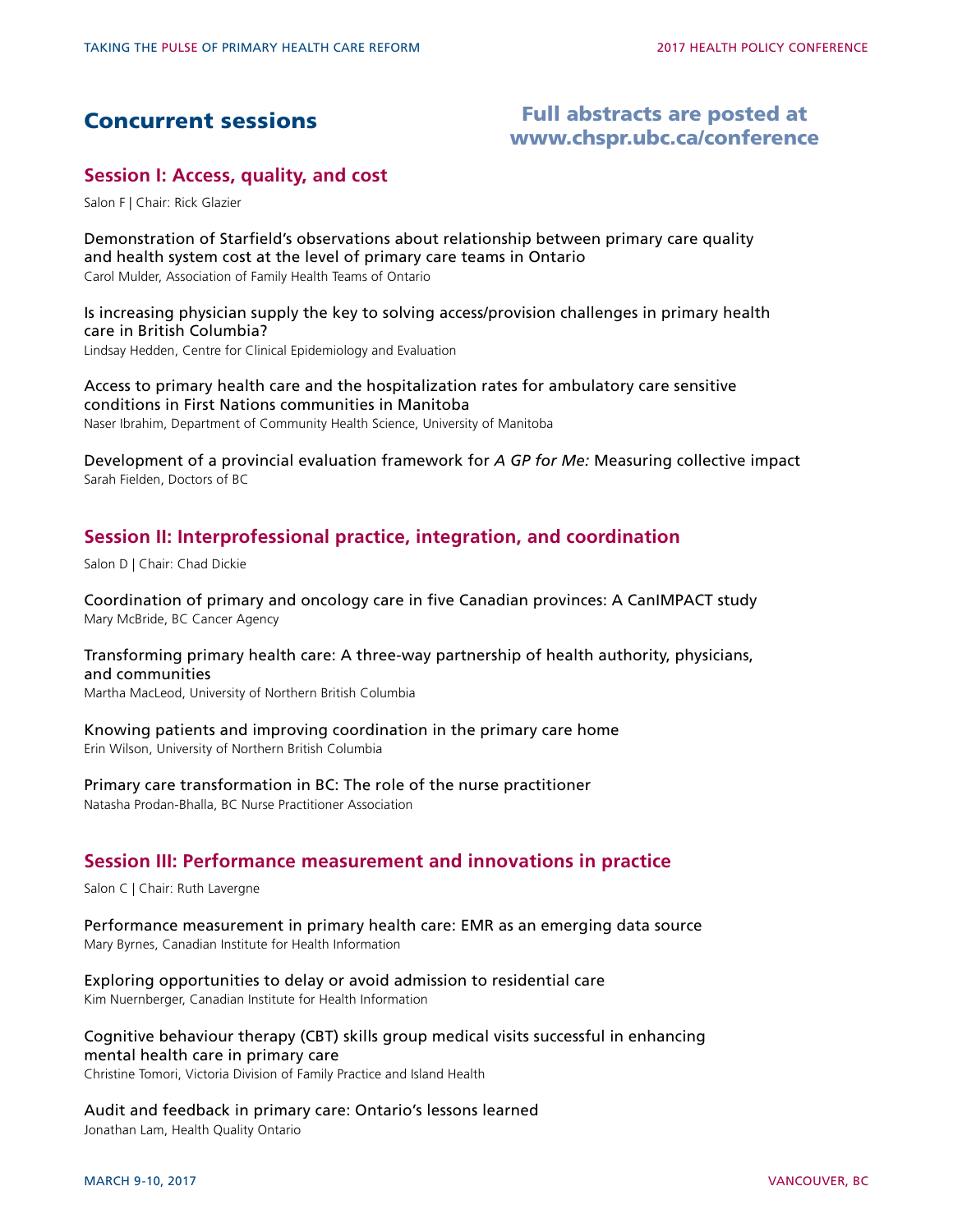#### Posters

|                         | Scaling up primary care reform by advancing team-based care competencies through<br>small group learning<br>Christie Newton, BC College of Family Physicians                                                              |
|-------------------------|---------------------------------------------------------------------------------------------------------------------------------------------------------------------------------------------------------------------------|
| $\left[ 2 \right]$      | Education is not enough: Illustration of the complexity of the regulation scheme for<br>collaborative practice in Quebec<br>Marie-Andrée Girard, University of Montreal                                                   |
| $\left  3 \right $      | Training for interprofessional primary health care teams: Lessons for scaling up and<br>sustainability from Northern Health<br>Jessica Inskip, UBC Department of Physical Therapy                                         |
| $\left  \bm{A} \right $ | Evaluation of a province-wide physician engagement initiative in British Columbia:<br>A mixed-methods approach<br>Neale Smith, Centre for Clinical Epidemiology and Evaluation                                            |
| $\vert 5 \vert$         | Capacity and practice features of Downtown Vancouver primary care<br>Setareh Banihosseini, Providence Health Care                                                                                                         |
| 6)                      | The five types of urban family doctors: Details on the style and scope of practice of<br>Providence Health Care's Department of Family Medicine members<br>Setareh Banihosseini, Providence Health Care                   |
| 7                       | What are the roles of the nurse in primary care and public health collaboration:<br>A scoping review<br>Monica Swanson, UBC School of Nursing                                                                             |
| 8 <sup>2</sup>          | Data insufficiency for priority cancer care workforce research in Canada<br>Olena Schell, UBC Centre for Health Services and Policy Research                                                                              |
| $\overline{9}$          | Cost-effectiveness of continuity in primary care<br>Alexandra Choi, UBC Centre for Health Services and Policy Research                                                                                                    |
| (10)                    | Access to a regular medical doctor and health-related quality of life: A population-<br>based survey<br>Zuzanna Kurzawa, UBC Centre for Health Services and Policy Research                                               |
| 60                      | Coordination and continuity across care levels in the national health system of<br>Catalonia (Spain). Differing physicians' and patients' perceptions?<br>Sina Waibel, UBC Centre for Health Services and Policy Research |
| $\boxed{12}$            | Hospitalization for mental health related ambulatory care sensitive conditions:<br>What are the trends for First Nations in British Columbia?<br>Naser Ibrahim, University of Manitoba                                    |
| <b>13</b>               | Primary health care reform through a First Nations quality agenda<br>Ann Yew, First Nations Health Authority                                                                                                              |
| $\vert 14 \rangle$      | Building a safer health system: Strategies used in the institutionalization of patient<br>engagement in risk management<br>Ursulla Aho-Glele, University of Montreal                                                      |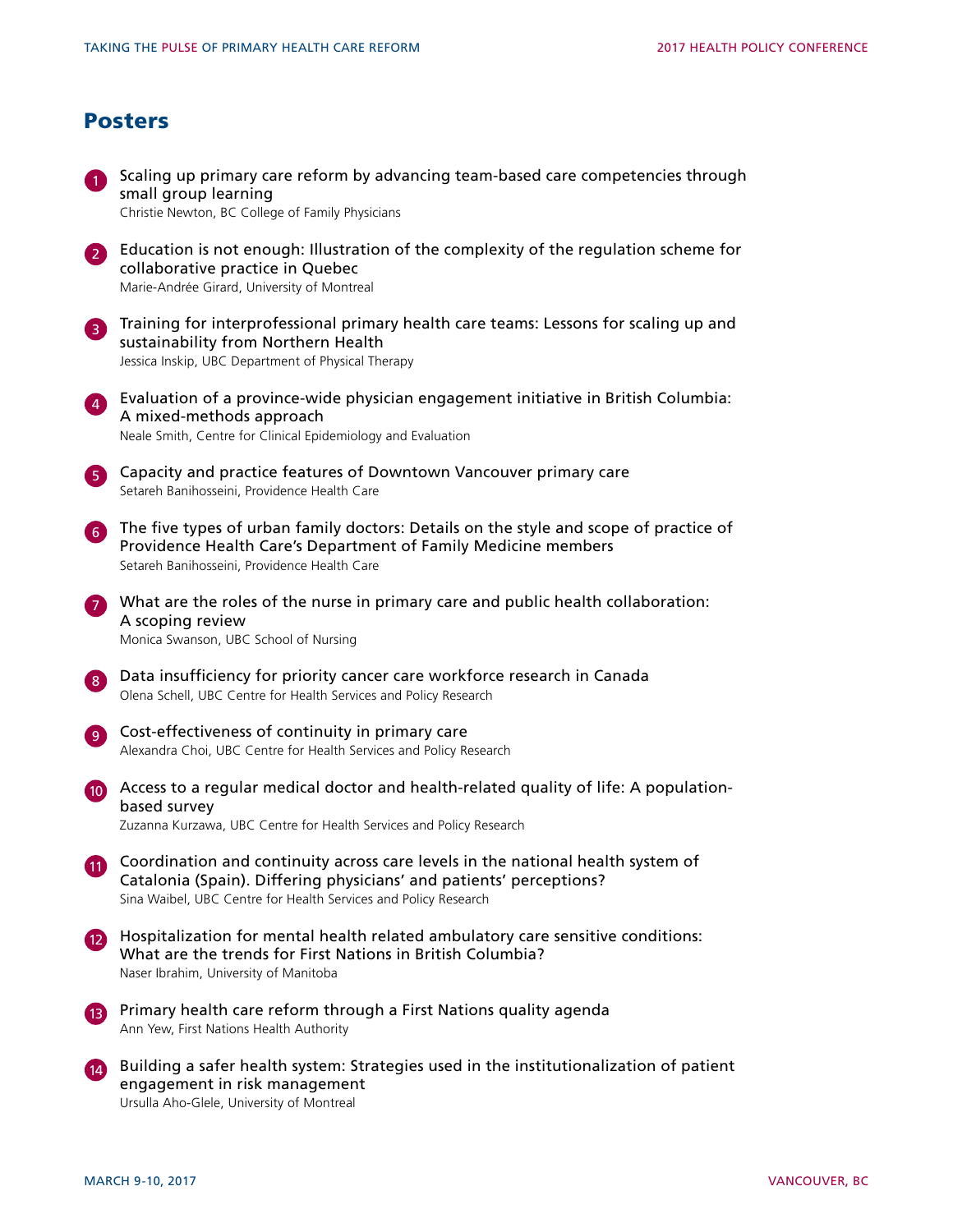#### Posters

| <b>15</b>          | Supporting meaningful engagement of patients and families on research and<br>improvement teams<br>Agnes Black, Providence Health Care                                                                    |
|--------------------|----------------------------------------------------------------------------------------------------------------------------------------------------------------------------------------------------------|
| 16                 | Health Utilities Index Mark 3 attributes associated with work productivity loss and<br>caregivers' burden in multiple sclerosis<br>Celestin Hategeka, UBC Centre for Health Services and Policy Research |
| 17                 | Changes in employer-sponsored health insurance for Canadian retirees from 2005 to<br>2014<br>Fiona Chan, UBC Centre for Health Services and Policy Research                                              |
| $\left(18\right)$  | Clinical and cost effectiveness of issuing longer versus shorter duration (3 month vs. 28<br>day) prescriptions in patients with chronic conditions<br>Josephine Exley, RAND Europe                      |
| $\left( 19\right)$ | Impact of British Columbia's reduction in generic drug prices on statin adherence<br>Fidela Mushashi, University of British Columbia                                                                     |
| $\overline{20}$    | Adherence to sofosbuvir and ledipasvir-sofosbuvir in British Columbia<br>Harriet Ho, BC Centre for Disease Control                                                                                       |
| 21                 | Cost drivers in public drug plans in Canada, 2015/16 - CompassRx<br>Greg McComb and Elena Lungu, Patented Medicine Prices Review Board                                                                   |
| (22)               | Potential savings from biosimilars in Canada<br>Gary Warwick, Patented Medicine Prices Review Board                                                                                                      |
| $\left( 23\right)$ | Generic drugs in Canada, 2015<br>Elena Lungu, Patented Medicine Prices Review Board                                                                                                                      |
| 24                 | The Canadian market for biologic response modifiers, 2015<br>Elena Lungu, Patented Medicine Prices Review Board                                                                                          |
| 25                 | A review of public coverage of CDR reviewed drugs<br>Nevzeta Bosnic and Karine Landry, Patented Medicine Prices Review Board                                                                             |
| 26                 | A review of public and private coverage of JODR/pCODR reviewed drugs<br>Nevzeta Bosnic and Karine Landry, Patented Medicine Prices Review Board                                                          |
|                    |                                                                                                                                                                                                          |

#### **Exhibitors**

- Canadian Institute for Health Information 1
- 2 Patented Medicine Prices Review Board
- **BC Patient Safety and Quality Council**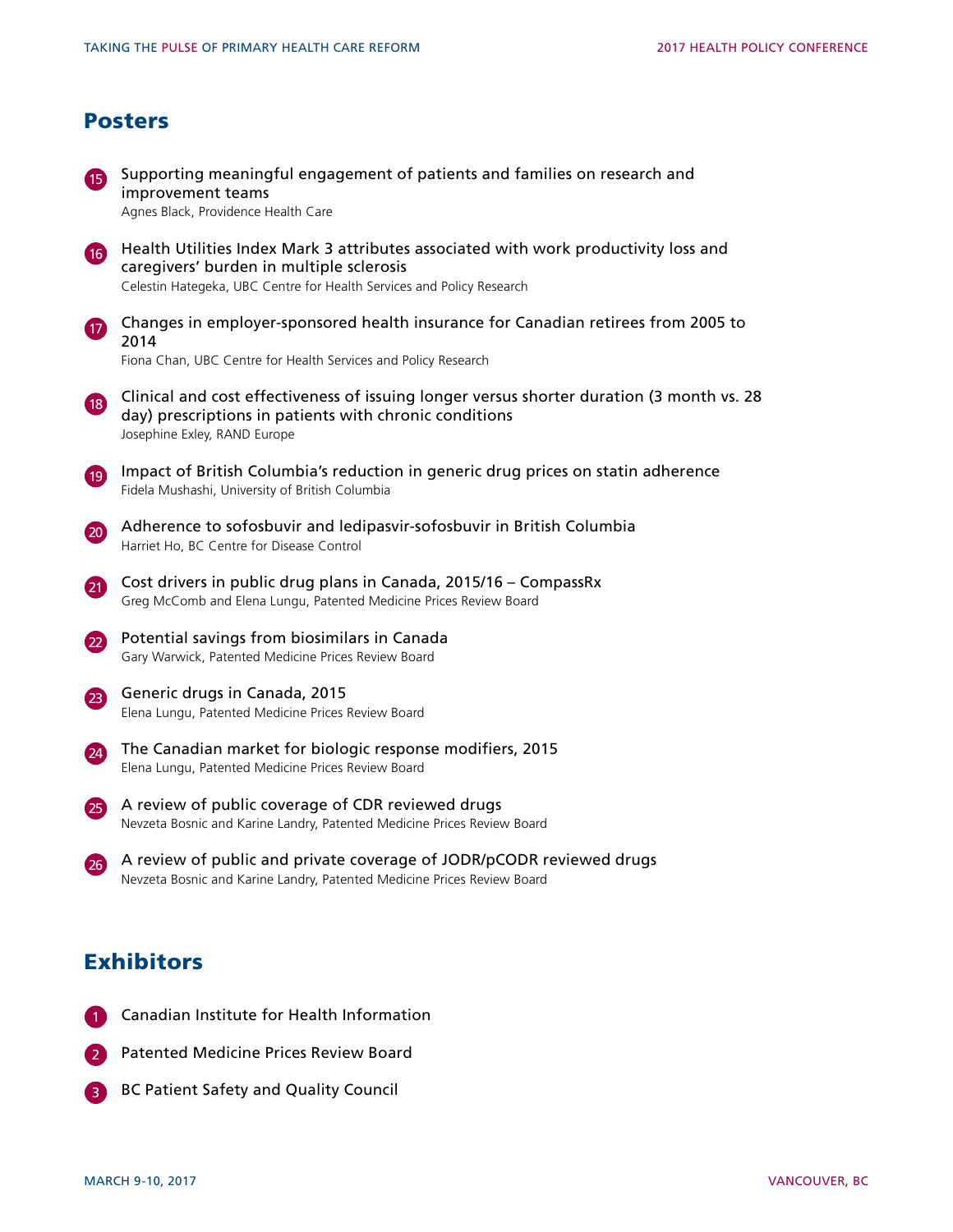#### Acknowledgements

#### Gold Sponsor

Providence Health Care

#### Bronze Sponsor

BC Patient Safety and Quality Council

#### Funder

Michael Smith Foundation for Health Research BC Primary Health Care Research Network

#### Program Committee

Sabrina Wong, UBC Centre for Health Services and Policy Research Nardia Strydom, Providence Health Care Rita McCracken, Providence Health Care Kim McGrail, UBC Centre for Health Services and Policy Research

#### Planning Committee

Sabrina Wong, UBC Centre for Health Services and Policy Research Joyce Huang, UBC Centre for Health Services and Policy Research Grace Jauod, UBC Centre for Health Services and Policy Research Dawn Mooney, UBC Centre for Health Services and Policy Research Sally Clelford, Face2Face Events Management